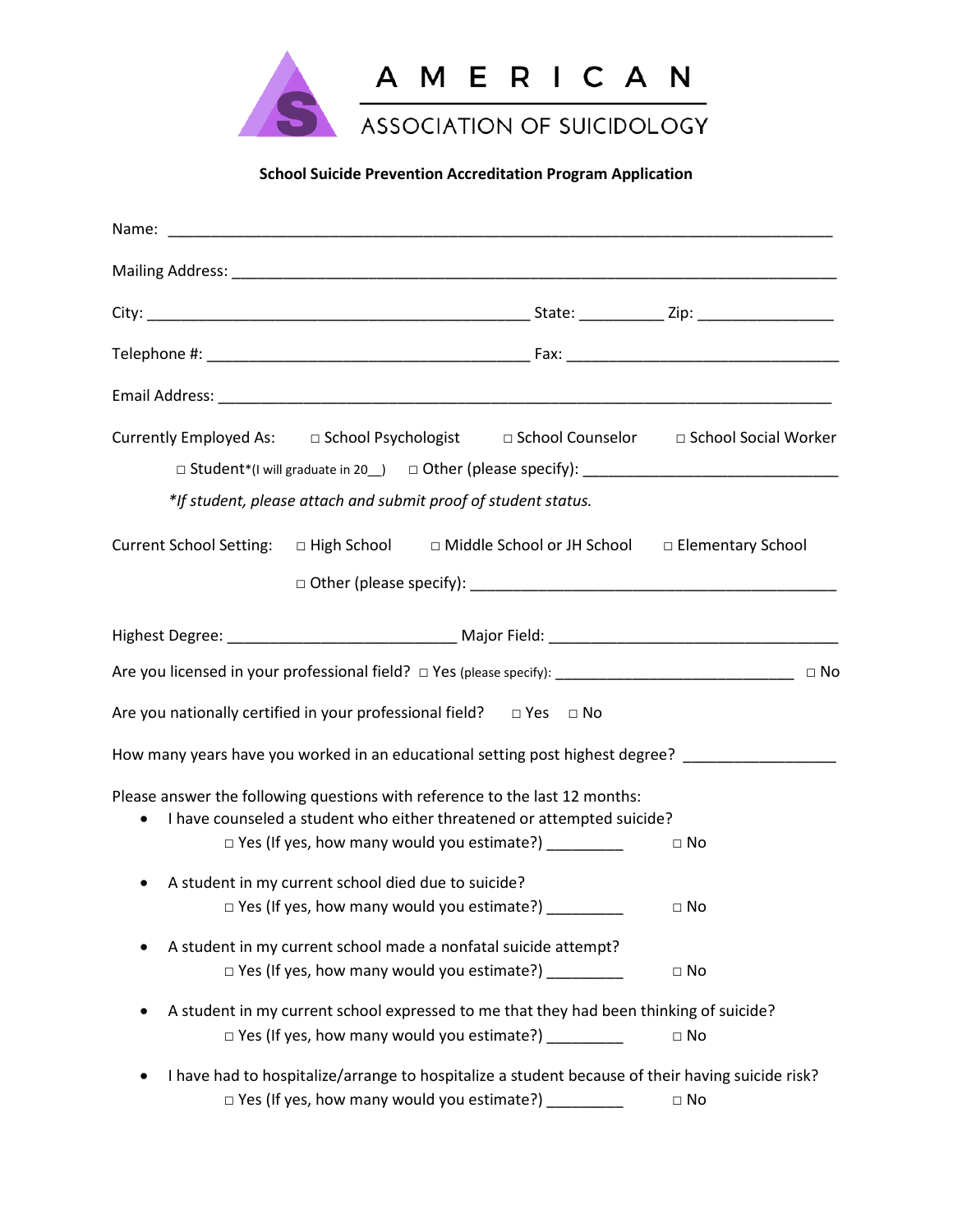Do you believe your graduate training was sufficient to prepare you adequately to intervene with suicidal youth or contribute to school postvention (after suicide) activities?  $\Box$  Yes  $\Box$  No

Have you ever attended a continuing education, in-service training workshop, or seminar that focused on suicide prevention or crisis intervention since receiving your graduate degree?  $\square$  Yes (If yes, how many hours?)  $\square$   $\square$ 

How are you paying the fee for this accreditation program?

- o Using my own funds; I expect to get reimbursed by my school or school system
- o Using my own funds; I do not expect to get reimbursed
- o My school or the school system is paying for this directly
- $\circ$  Other (please specify):

I would like CE credits\*\* should I achieve accreditation. I would like these from the:

- o Yes, as a social worker, from the National Association of Social Workers
- o Yes, as a psychologist, from the American Psychological Association
- o Yes, as a counselor from the National Board for Certified Counselors

*\*\*There is no additional fee for CE credits.*

*Please note, application and training materials are non-transferable.* 

#### **Attestation Statement**

The undersigned, being hereby warned that intentional or unintentional false statements and the like so made may jeopardize the validity of the application, declares that he/she is properly authorized to execute this application; and that all statements made of his/her own knowledge are true; and that all statements made on information and belief are believed to be true.

| $\ddot{\phantom{1}}$<br>Sig.<br>____ | $-$<br>- - - - - |
|--------------------------------------|------------------|
|                                      |                  |

Signatory's Name: \_\_\_\_\_\_\_\_\_\_\_\_\_\_\_\_\_\_\_\_\_\_\_\_\_\_\_\_\_\_\_\_\_\_\_\_\_\_\_\_\_\_\_\_\_\_\_\_\_\_\_\_\_\_\_\_\_\_\_\_\_\_\_\_\_\_\_\_\_\_

--Application continued on next page--